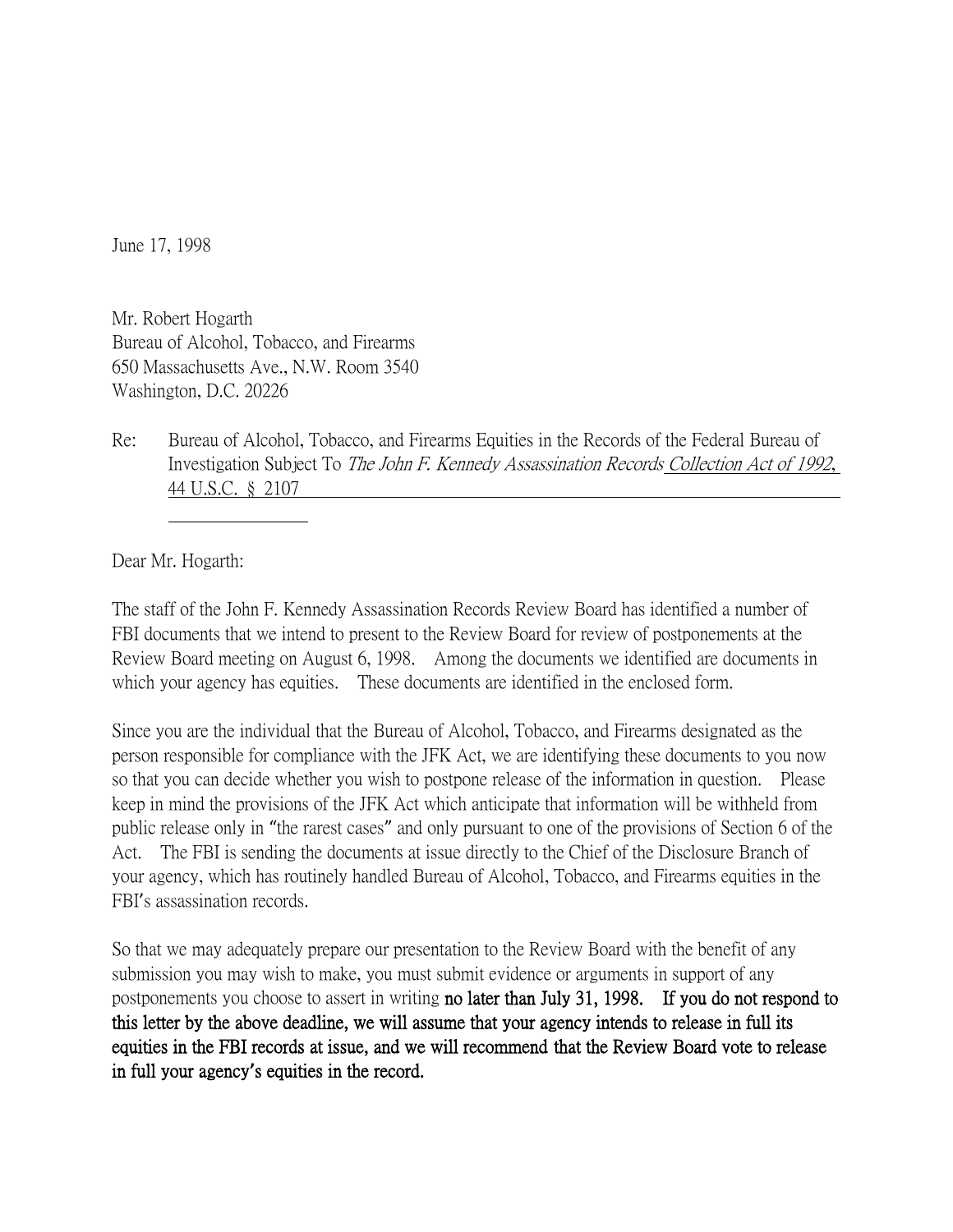Mr. Robert Hogarth June 17, 1998 Page 2

In many of the FBI documents with third agency equities, we believe that the third agencies could, consistent with their current guidelines for JFK assassination-related information, consent to full release of the information at issue.

If you have any questions regarding the documents identified on the enclosed forms, please call Carol Keeley or Debbie Beatty of the JFK Task Force at the FBI at (202) 324-0571 or Laura Denk or Kevin Tiernan of the Review Board staff at (202) 724-0088. Thank you, in advance, for your cooperation.

Sincerely,

T. Jeremy Gunn Executive Director

Enclosure

cc: Chief Disclosure Branch Bureau of Alcohol, Tobacco, and Firearms 650 Massachusetts Ave., N.W. Room 8290 Washington, D.C. 20226